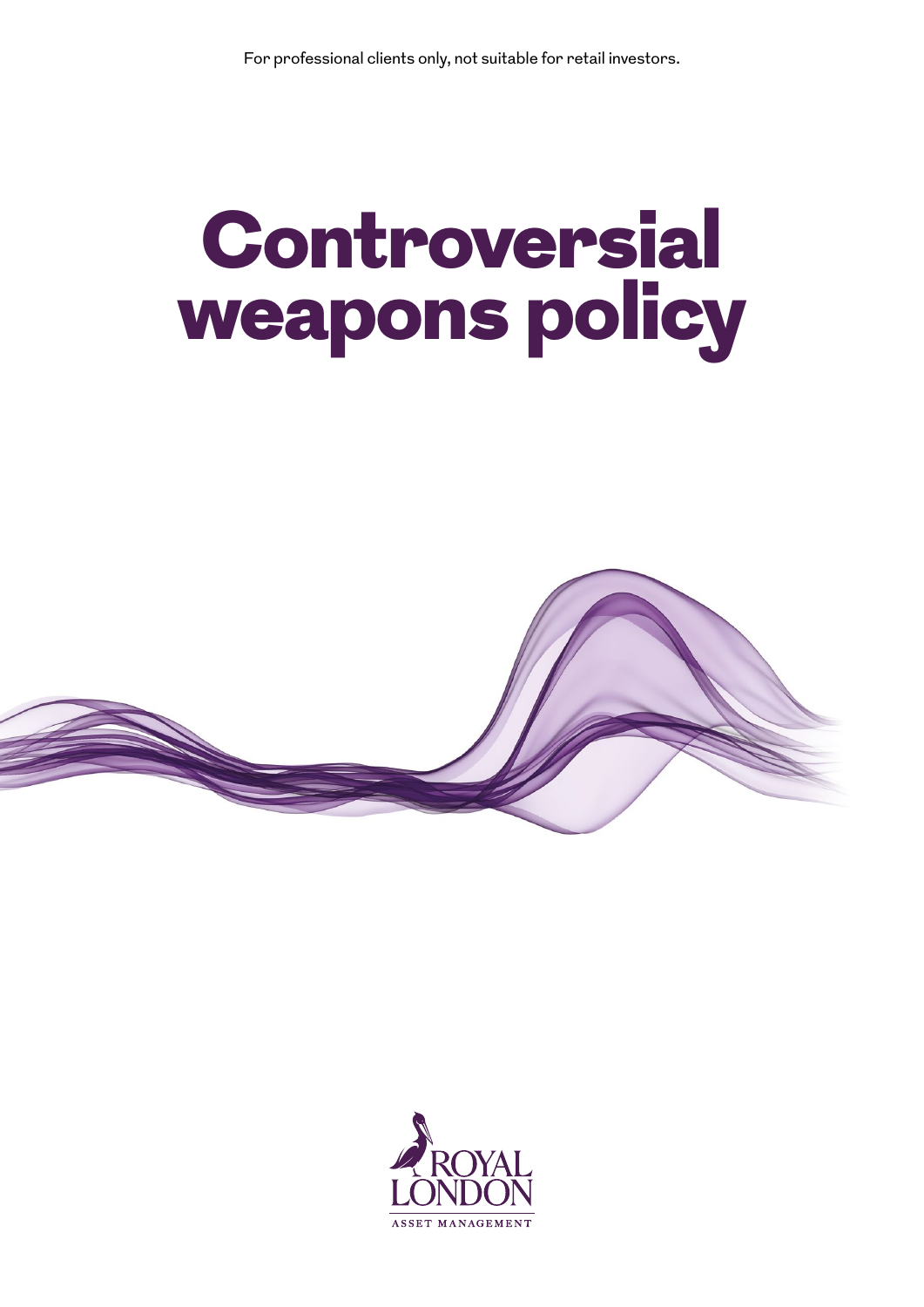# 1 Introduction

Royal London Asset Management (RLAM) is committed to being a responsible investor and a good steward of our client's capital. As part of this approach, we have implemented a firm-wide exclusion of controversial weapons across all our funds, as we believe strongly that we should not support involvement in such products.

This policy document outlines our approach to implementing our controversial weapons exclusion across all RLAM funds. The policy is effective as of 1 January 2021. Regulatory documentation will be updated on a rolling basis to reflect this.

#### 1.1 Policy review process

This policy is updated where required to reflect changes in international law and good practice. Along with all other exclusions applied within RLAM, the suitability of our controversial weapons exclusions definition is reviewed on an annual basis by our Investment Committee and our Distribution and Product Committee. The Investment Committee meets on a monthly basis and is chaired by our Chief Investment Officer.

# 1.2 Definition

While there is no one definition of controversial weapons, RLAM defines it as weapons which have an indiscriminate and disproportional impact on civilians or weapons that are illegal and prohibited by international conventions and treaties. International conventions and treaties relevant under this definition include:

- **• The Anti-Personnel Mines Treaty 1997**<sup>1</sup> , also known as the Ottawa Convention, prohibits the use, stockpiling, production and transfer of anti-personnel mines
- **• The Biological Weapons Convention 1975**<sup>2</sup>, prohibits the development, production and stockpiling of bacteriological (biological) and toxin weapons
- **• The Chemical Weapons Convention 1977**<sup>3</sup>, prohibits the development, production, stockpiling and use of chemical weapons
- **• The Convention on Cluster Munitions 2008**<sup>4</sup>, prohibits the use, production, transfer and stockpiling of cluster munitions

# 2 Exclusion scope

Based on RLAM's definition of controversial weapons, no RLAM fund will knowingly invest in corporate equity and/or debt involved in the manufacture of cluster munitions, anti-personnel landmines and chemical and biological weapons (which we collectively define as 'controversial weapons').

The policy does not apply to indirect investments in controversial weapons. This includes, for example financial institutions who themselves invest in controversial weapons and/or companies who via their pension funds invest in controversial weapons.

#### 2.1 Pooled funds and segregated funds

To date our firm wide exclusion policy includes all pooled and segregated funds.

In the instance of segregated funds, clients do have the ability to control the fund's investment policy and therefore while we would not encourage it, clients do have the ability to remove the use of the controversial weapons exclusions policy should they choose to do so. Currently, no segregated client fund has exposure to controversial weapons.

# 3 Exclusion process

RLAM has engaged a third party provider to identify companies involved in the production of controversial weapons, in line with the definition used in this policy, and prepared a list of excluded companies. This list is reviewed on a quarterly basis and results are embedded into our inhouse order management system. By embedding the list of excluded companies into our order management systems, Fund Managers are prevented from investing in excluded companies.

In the rare instance a breach does occur, we will follow our existing policies and procedures regarding fund breaches.

# 4.1 Contact Details

For more information on RLAM's approach to the implementation of our Controversial Weapons Exclusions Policy, please contact us at: [ESG@RLAM.co.uk](mailto:ESG%40RLAM.co.uk?subject=)

## **Notes**

- **1** [https://www.armscontrol.org/](https://www.armscontrol.org/factsheets/ottawa) [factsheets/ottawa](https://www.armscontrol.org/factsheets/ottawa)
- **2** [https://www.un.org/disarmament/](https://www.un.org/disarmament/wmd/bio/) [wmd/bio/](https://www.un.org/disarmament/wmd/bio/)
- **3** [https://www.opcw.org/chemical](https://www.opcw.org/chemical-weapons-convention)[weapons-convention](https://www.opcw.org/chemical-weapons-convention)
- **4** <https://www.clusterconvention.org/>